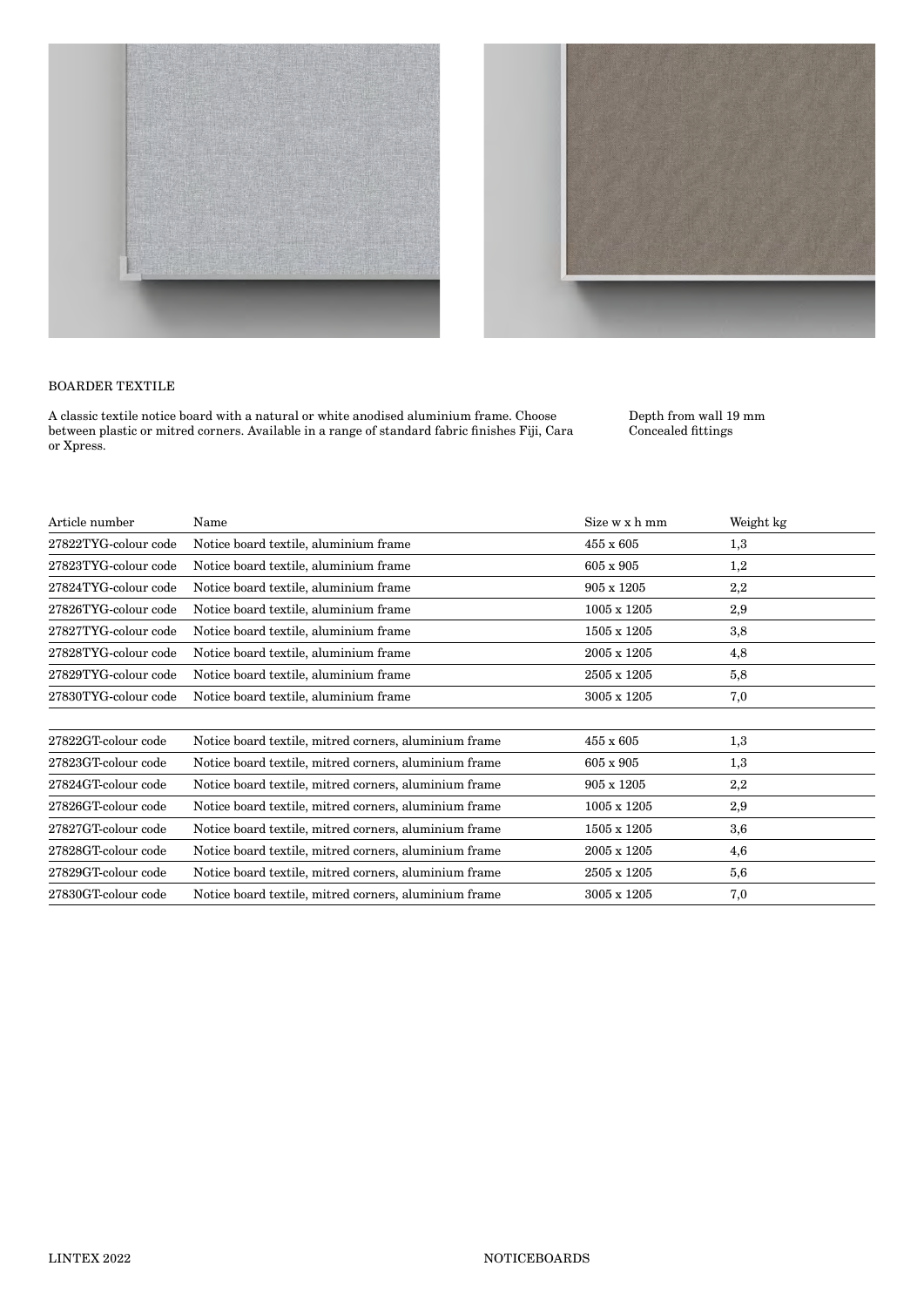KVADRAT - REMIX SCREEN



Goldfish - YA304 Gourami - YA306 Firemouth - YA312 Pleco - YA313 Bowfin - YA314 Hecqui - YA318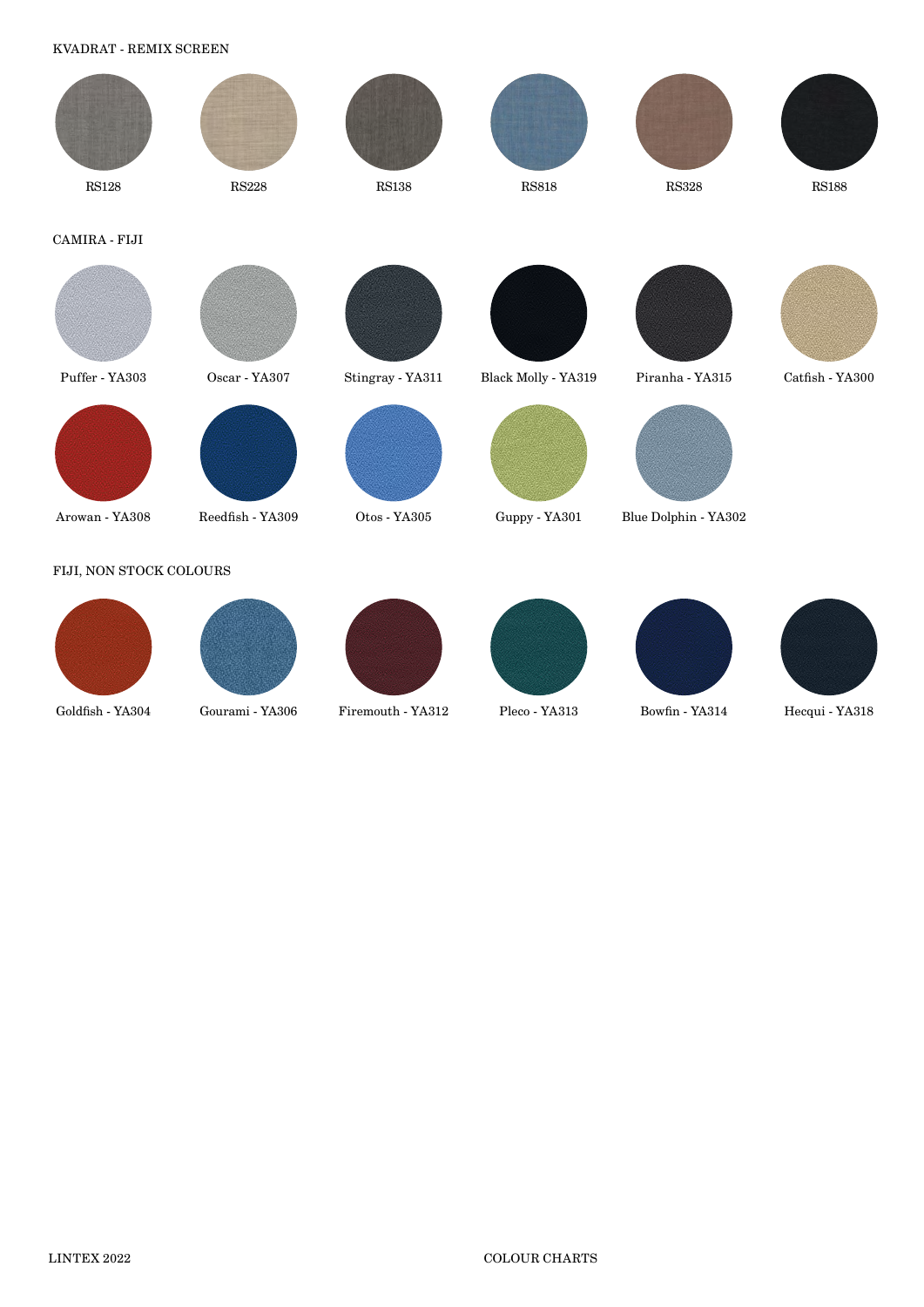CAMIRA - CARA



EJ196 EJ197